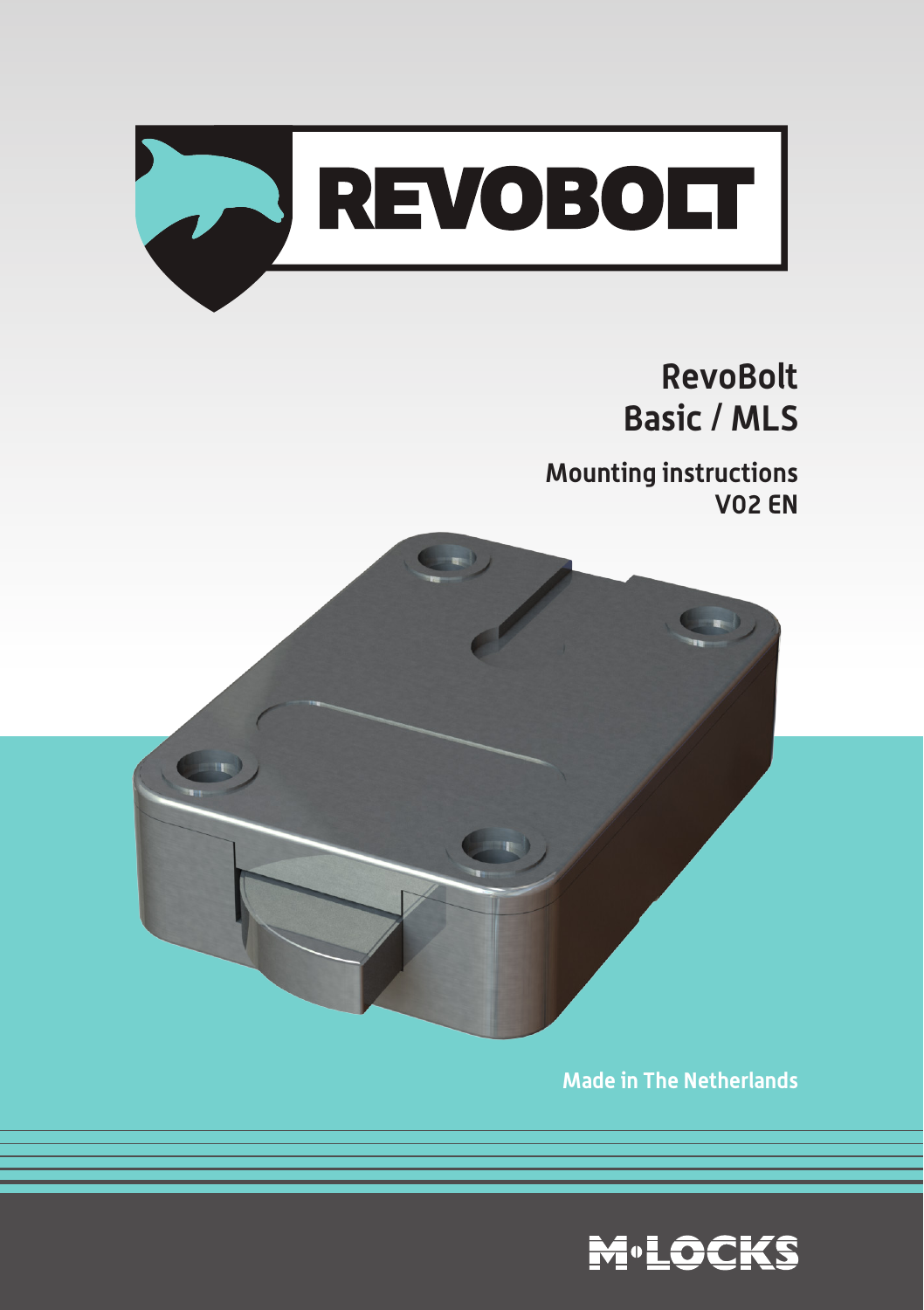

### **11 IMPORTANT INSTRUCTIONS**

- Before mounting the lock, please read the instructions for use carefully.
- Ensure that you **only** program the lock when the **safe is open**. After changing the code, always try the code several times with the safedoor open.
- **Only after several positive function test (opening / closing) the safedoor can be closed.**
- Each key entry is confirmed by an audible tone and visual signal. These signals are not referred to in the description that follows.
- You have a maximum of 10 seconds for each key entry. If you do not make an entry via the keypad during this period of 10 seconds, the entry procedure will automatically abort. You must then start again from the beginning.

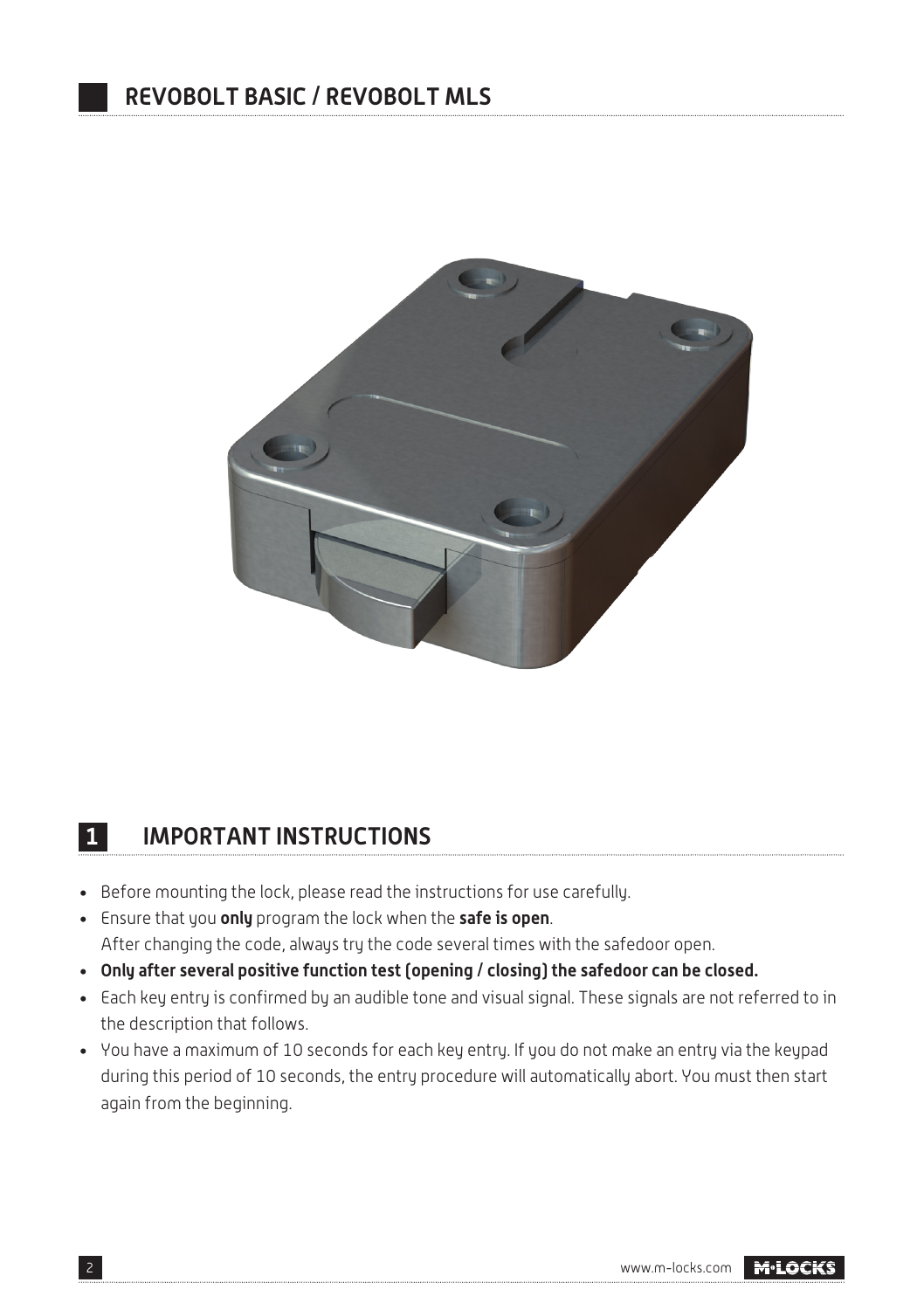- After entering a valid code, you will hear two audible tones. An invalid entry will trigger a long tone.
- If you accidentally enter an invalid code at the first attempt, you must wait 20 seconds before you re-enter the code.
- Our products fulfil the EN1300 requirements regarding resistance against electrostatic charge. In fact it may happen that the electrostatic charge of a user exceeds the extreme value many times.That's why we are asking you to touch the metal surface of the safe for discharging before operating the lock.

**!** The certifications of our locks are valid only if used together with the entry units indicated on the respective certificates. As soon as an entry unit not specified on our certificates is used, the certification of the lock expires immediately.

### **! Caution!**

- The lock has been designed for use in a temperature range from +10˚C to +50˚C and a noncondensing humidity range from 30% to 80%.
- It may only be cleaned with a moist cloth (do not use aggressive cleaning agents).
- The lock may only be installed by qualified fitters.
- The lock may not be lubricated.
- Never open the lock housing. If it is necessary to disassemble the hardware, only do so in accordance with the technical instructions. If you fail to do so, the lock may no longer function properly and you will forfeit your right to warranty.

### **2 CHARACTERISTICS**

The RevoBolt lock can be mounted in all four mounting directions. Also, by flipping the lock, all blocking directions can be achieved. The mounting dimensions are standard. The lock is delivered with metric (M6) mounting screws.

The electronics feature a 6- digit main code (in some cases it may be that the lock requires a 7-digit code) that can be changed by the user. With the main code usercode(s) can be activated and deleted. If a valid code has been entered, the lock electronics removes the blocking for 3 seconds and the boltwork can be moved into OPEN position by pushing the bolt inside the lock case. When moving the boltwork into LOCKED position the RevoBolt automatically secures.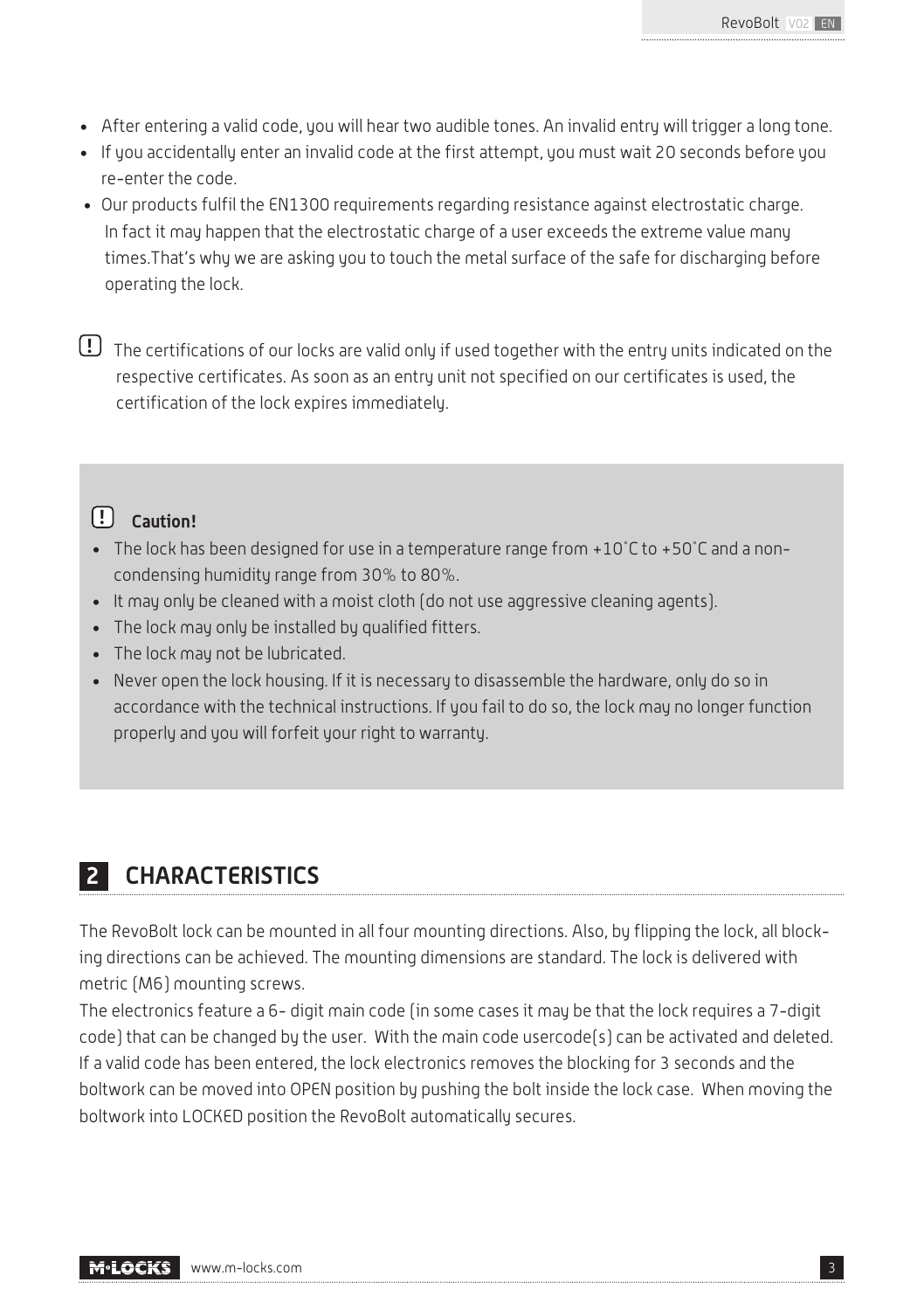

#### **The certification of this lock is based on this mounting instruction. Read carefully.**

The force applied to the lock bolt should not exceed 1 kN. If higher force is applied, please consult with the manufacturer / certificate holder (M-LOCKS). Only use supplied screws to mount the lock. Tightening torque 4,5 Nm.

The maximum allowed cable/spindle-hole diameter is 13 mm (if located under the lock body). Position of the cable hole depends on which entry unit is used. We recommend installing the cables outside of the lock area where possible.

The lock has to be fitted exclusively on steel secure storage. The mounting base also must be made of steel . Installation on other materials only after consultation M-LOCKS or certification institute .

It is recommended to prevent access to unauthorized persons to safety-relevant parts of the highsecurity lock when the safe is open. Par example by a with screws fixed interior cover.

The lock housing must be protected against destructive attacks from outside with suitable protective materials .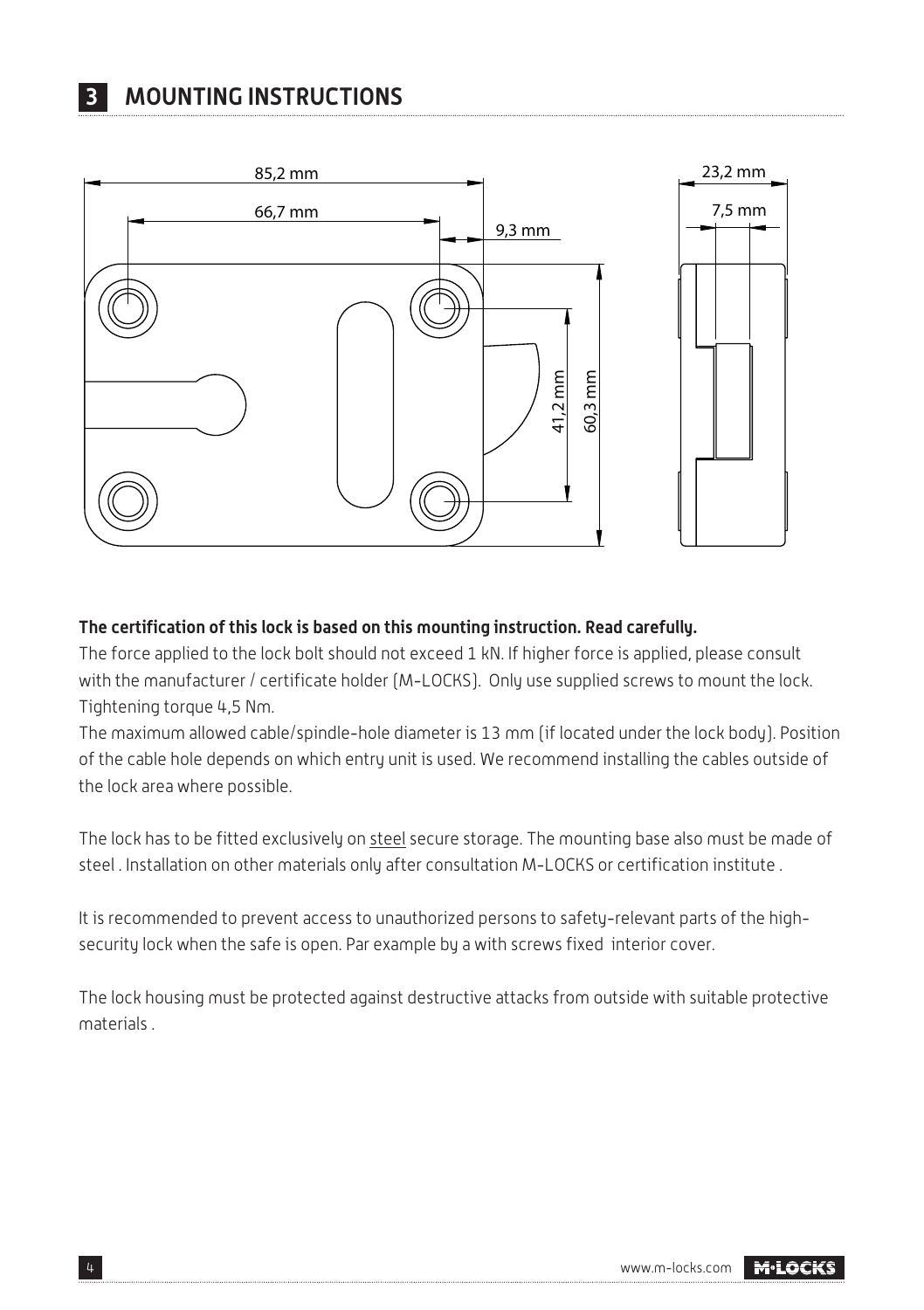## **4 BOLTWORK REQUIREMENTS**

The force applied to the boltwork on the lock bolt has to be limited to 1 kN (p. E. by a preconceived breaking point). Please contact your manufacturer if higher forces are needed. Only use supplied screws to mount the lock.



If the RevoBolt lock is used in conjunction with another lock, the boltwork must be constructed in a way that the RevoBolt secures first.

In the LOCKED position the distance between the RevoBolt bolt and the boltwork part that is moving the lock bolt should be approximately 1 mm.

Only use supplied screws to mount the lock. Tighten the screws securely so the lock body is attached firmly to the mounting surface. (Tightening Torque 4,5 Nm)

# **5 MOUNTING INSTRUCTIONS**

Mount the entry unit following the manufacturer's instruction.



Connect a 9V alkaline Procell, Duracell , Energizer or Duracell Industrial battery to the battery clip to the keyboard (or battery box) , and check the lock functions . Keep the cable from sharp edges or moving boltwork parts and set permanently .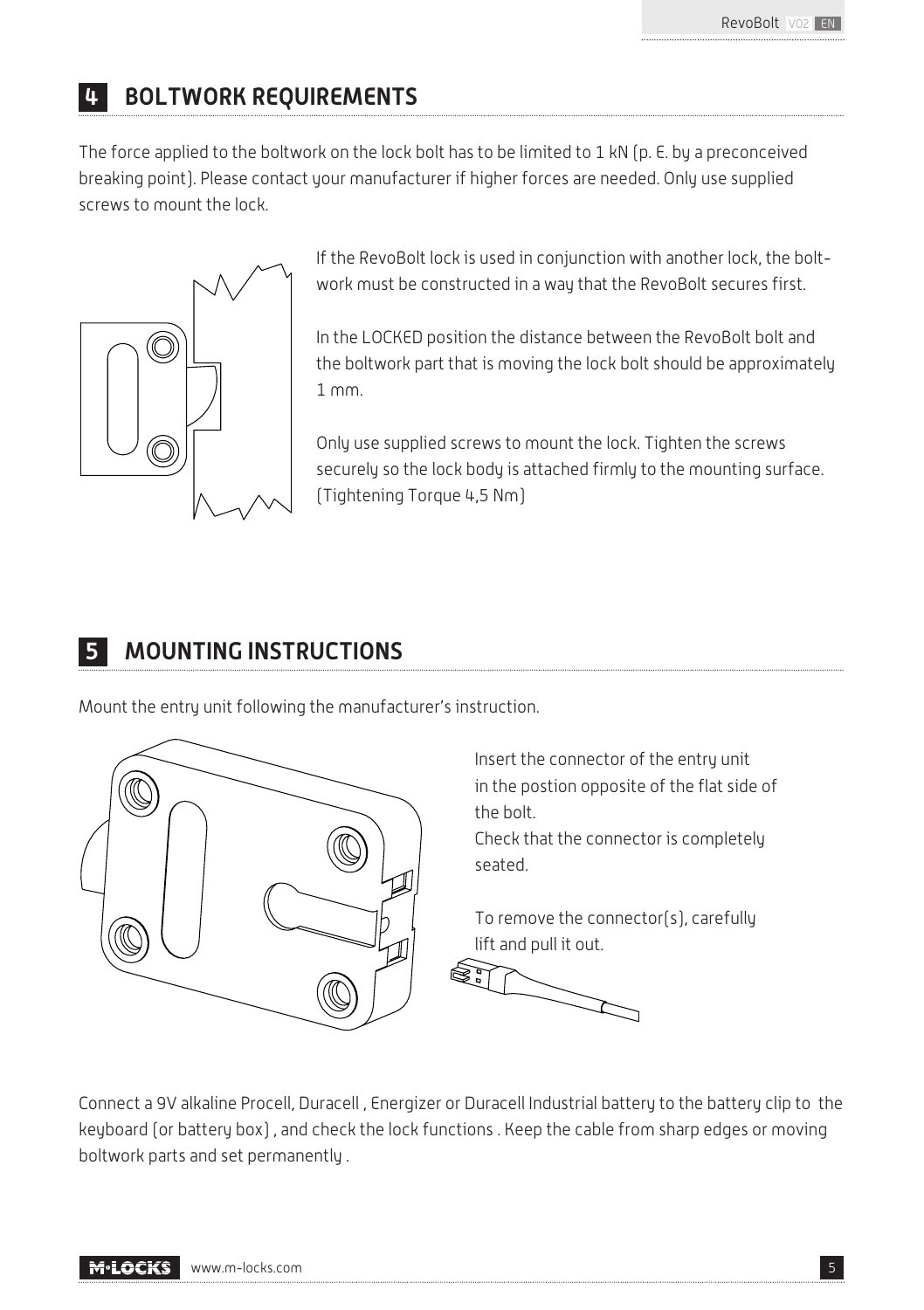## **5 FUNCTIONAL TEST**

#### **This functional test always with door open!**

- Enter code. The lock emits a double signal for the correct code.
- Turn boltwork handle towards OPEN position.

The bolt rotates into the housing. Bolt must move freely.

- Turn handle towards LOCKED position. The lock bolt must fully extend and secure.
- Make sure there is an air space on all sides of the lock bolt when the safe's boltwork is fully thrown into locked position.

### **Repeat the functional test several times before closing the safe door!**

### **Check the keypad**

If the lock does not react, follow the procedure below to check that your keypad is working. **Press and hold key** '5' until you hear a double tone. The LED will illuminate when performing the following actions:



Next, press all of the keys in one by one and one after the other.



If the key =  $OK \cdot \cdot \cdot$ If the key = not OK  $\int$ , the test will be aborted.

If one or more keys do not operate properly, please contact your supplier.

### **Installation check**

With door open, bring boltwork in LOCKED position:

- Deadbolt must only be loaded at the locking point.
- Avoid continuous pressure on the latch.

### **Only after several positive function tests (opening / closing) the safedoor can be closed!**

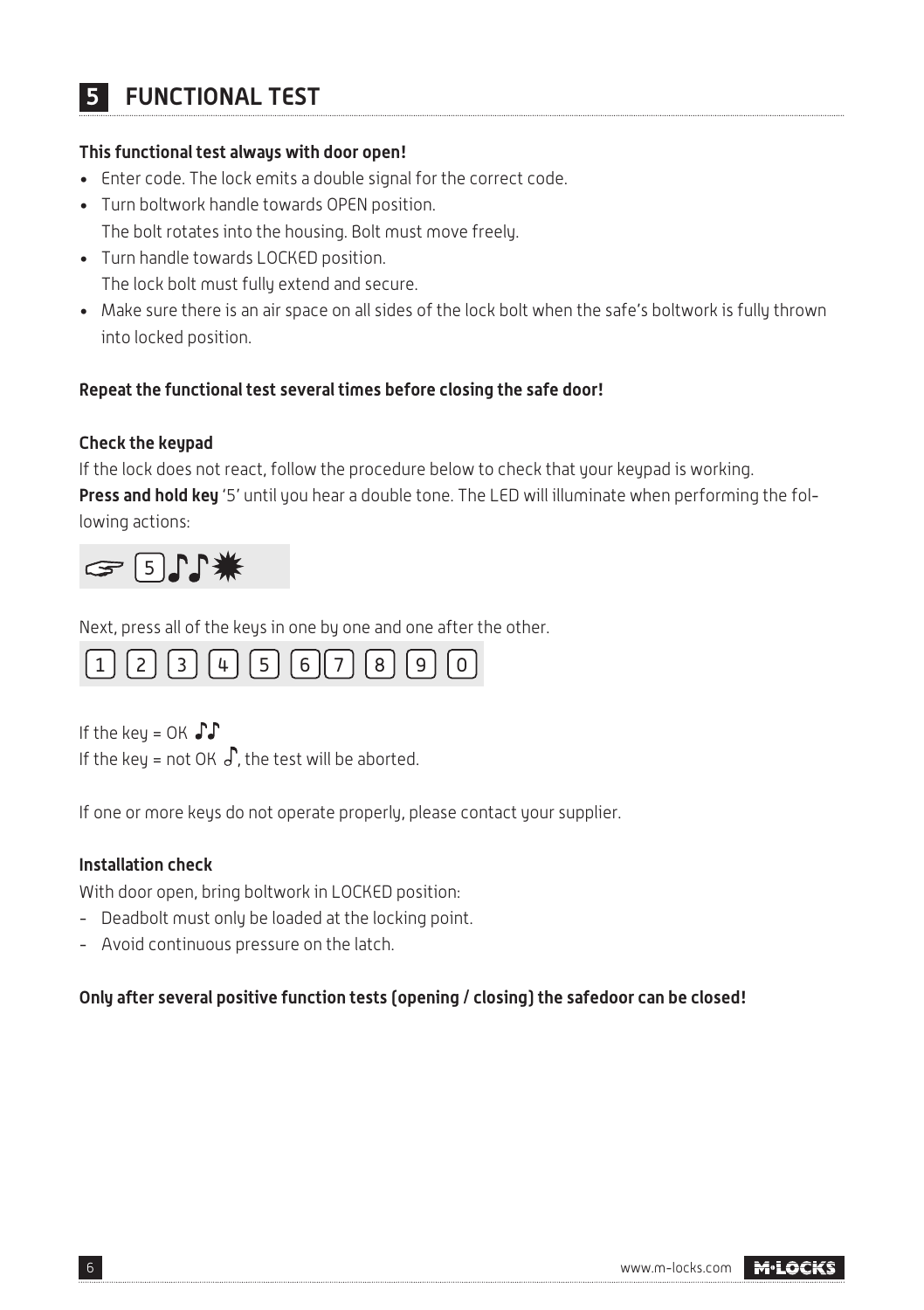## **6 DATASHEET**

|                             | <b>RevoBolt Basic</b> | <b>RevoBolt MLS</b> |
|-----------------------------|-----------------------|---------------------|
| Opening                     | Half automatic        | Half automatic      |
| Lockina                     | Automatic             | Automatic           |
| Blocking element            | Motor                 | Motor               |
| Mounting dimensions         | Standard              | Standard            |
| Possible mounting positions |                       | 4                   |

|              |                          | <b>RevoBolt Basic</b>                                                           | <b>RevoBolt MLS</b>      |  |
|--------------|--------------------------|---------------------------------------------------------------------------------|--------------------------|--|
| Power supply |                          | 9V Alkaline Procell, Duracell, Duracell Industrial or Energizer block batteries |                          |  |
|              | Codes                    | 2 [6 digits]                                                                    | Up to 10 [6 or 7 digits] |  |
|              | Manager Codes            | 1                                                                               |                          |  |
|              | User Codes               | 1                                                                               | Up to 9                  |  |
|              | Time delay / open window | 01-99 min / 01-19 min                                                           | 01-99 min / 1-19 min     |  |
|              | Battery low signal       | Yes                                                                             | Yes                      |  |
|              | Volume adjustable        | Yes                                                                             | Yes                      |  |
|              | Silent alarm             | Yes                                                                             | Yes                      |  |
|              | Dual mode                | -                                                                               | Yes                      |  |
|              | Audit 200 events         | -                                                                               | Yes                      |  |
|              | Manipulation protection  | 5 minute lockout after 4 consecutive wrong codes                                |                          |  |



 $\sqrt{2}$